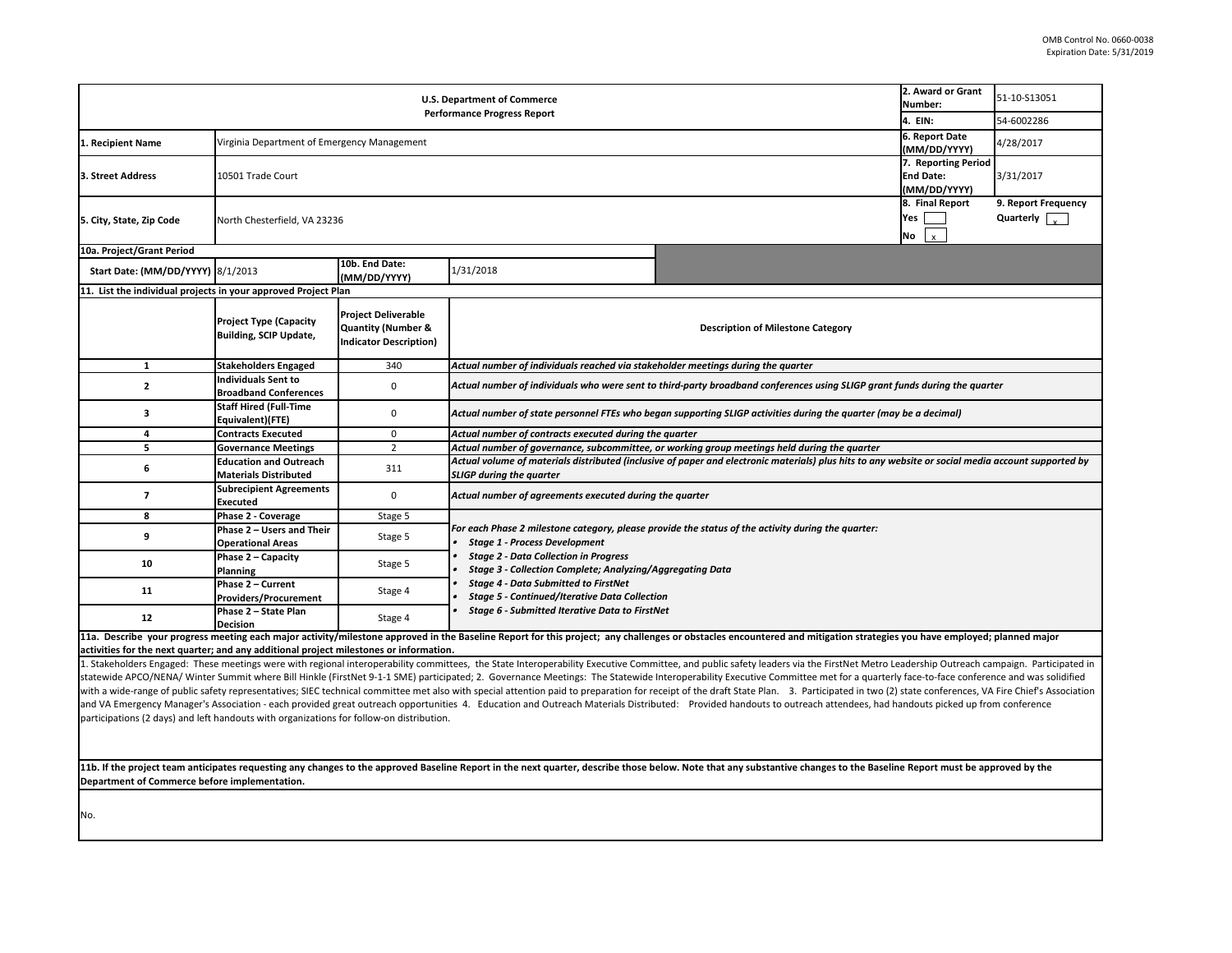| rs and find opportunities for additional Outreach opportunities in 2017 |                            |                             |  |  |
|-------------------------------------------------------------------------|----------------------------|-----------------------------|--|--|
|                                                                         |                            |                             |  |  |
|                                                                         |                            |                             |  |  |
|                                                                         |                            |                             |  |  |
|                                                                         |                            |                             |  |  |
| stNet plan as presented to the Commonwealth. The Technology             |                            |                             |  |  |
| ortunity for both Bill Hinkle (FirstNet 9-1-1 SME) and Tom Gagnon to    |                            |                             |  |  |
| n opportunity to highlight FirstNet through discussion and/or           |                            |                             |  |  |
|                                                                         |                            |                             |  |  |
|                                                                         |                            |                             |  |  |
|                                                                         |                            |                             |  |  |
|                                                                         |                            |                             |  |  |
|                                                                         |                            |                             |  |  |
|                                                                         |                            |                             |  |  |
|                                                                         |                            |                             |  |  |
|                                                                         |                            | Change                      |  |  |
|                                                                         |                            | <b>SWIC is DepSec Brown</b> |  |  |
|                                                                         |                            |                             |  |  |
|                                                                         |                            | Hired Nov. 10th             |  |  |
|                                                                         |                            | <b>Hired Oct. 1st</b>       |  |  |
|                                                                         |                            |                             |  |  |
|                                                                         |                            |                             |  |  |
|                                                                         |                            |                             |  |  |
|                                                                         |                            |                             |  |  |
|                                                                         | <b>Total Federal Funds</b> | <b>Total Matching Funds</b> |  |  |
| <b>End Date</b>                                                         | <b>Allocated</b>           | <b>Allocated</b>            |  |  |
|                                                                         |                            |                             |  |  |
|                                                                         |                            |                             |  |  |

|                                                                                                                                                                                                                                                     |                                                                  |                                           |                                 | 12b. Staffing Table - Please include all staff that have contributed time to the project. Please do not remove individuals from this table. |                                      |                   |                 |                                                |                                                 |
|-----------------------------------------------------------------------------------------------------------------------------------------------------------------------------------------------------------------------------------------------------|------------------------------------------------------------------|-------------------------------------------|---------------------------------|---------------------------------------------------------------------------------------------------------------------------------------------|--------------------------------------|-------------------|-----------------|------------------------------------------------|-------------------------------------------------|
| <b>Job Title</b>                                                                                                                                                                                                                                    | FTE%                                                             | <b>Project (s) Assigned</b>               |                                 |                                                                                                                                             |                                      |                   | Change          |                                                |                                                 |
| <b>SWIC</b>                                                                                                                                                                                                                                         | 50%                                                              | PSBN, FirstNet                            |                                 |                                                                                                                                             |                                      |                   |                 |                                                | <b>SWIC is DepSec Brown</b>                     |
| IO Program Manager                                                                                                                                                                                                                                  | 50%                                                              | PSBN, FirstNet                            |                                 |                                                                                                                                             |                                      |                   |                 |                                                | Hired Nov. 10th                                 |
| <b>Program Assistant</b>                                                                                                                                                                                                                            | 100%                                                             | <b>PSBN, FirstNet</b>                     |                                 |                                                                                                                                             |                                      |                   |                 |                                                | Hired Oct. 1st                                  |
|                                                                                                                                                                                                                                                     |                                                                  |                                           |                                 |                                                                                                                                             |                                      |                   |                 |                                                |                                                 |
| 13. Subcontracts (Vendors and/or Subrecipients)                                                                                                                                                                                                     |                                                                  |                                           |                                 |                                                                                                                                             |                                      |                   |                 |                                                |                                                 |
| 13a. Subcontracts Table - Include all subcontractors. The totals from this table must equal the "Subcontracts Total" in Question 14f.                                                                                                               |                                                                  |                                           |                                 |                                                                                                                                             |                                      |                   |                 |                                                |                                                 |
| <b>Name</b>                                                                                                                                                                                                                                         | <b>Subcontract Purpose</b>                                       |                                           | <b>Type</b><br>(Vendor/Subrec.) | RFP/RFQ Issued (Y/N)                                                                                                                        | Contract<br><b>Executed</b><br>(Y/N) | <b>Start Date</b> | <b>End Date</b> | <b>Total Federal Funds</b><br><b>Allocated</b> | <b>Total Matching Funds</b><br><b>Allocated</b> |
| Data Collection                                                                                                                                                                                                                                     | To collect information from<br>stakeholders for PSBN             | TBD                                       | Vendor                          | N                                                                                                                                           | N                                    |                   |                 | \$280,000                                      |                                                 |
| Project Manager/Subject Matter Experts                                                                                                                                                                                                              | Assist in development of planning<br>for est of NPSBN            | TBD                                       | Vendor                          | N                                                                                                                                           | N                                    |                   |                 | \$639,127                                      |                                                 |
| Regional Coordination/Outreach/Office<br>Mgr                                                                                                                                                                                                        | Organize stakeholder meetings;<br>maintain website and awareness | Caliper                                   | Vendor                          | $\mathsf{v}$                                                                                                                                | <b>V</b>                             | 10/1/2013         | 6/30/2015       | \$312,480                                      |                                                 |
| <b>Regional Coordination</b>                                                                                                                                                                                                                        | <b>MACINAC</b>                                                   | All Hazards                               | Subrec                          | N                                                                                                                                           | Y                                    | 2/25/2014         | 6/30/2016       | \$90,000                                       | \$22,500.00                                     |
| Interop Conference                                                                                                                                                                                                                                  | Annual stakeholder conference                                    | APCO                                      | Vendor                          | Y                                                                                                                                           | Y                                    | 10/1/2013         | Dec-15          | \$150,000                                      |                                                 |
| <b>Project Management</b>                                                                                                                                                                                                                           | Project Management and Support<br>for FirstNet                   | Center for Innovative<br>Technology (CIT) | Subrec                          | N                                                                                                                                           | Y                                    | 7/1/2015          | $Jan-18$        | \$1,285,243                                    |                                                 |
| 13b. Describe any challenges encountered with vendors and/or subrecipients.                                                                                                                                                                         |                                                                  |                                           |                                 |                                                                                                                                             |                                      |                   |                 |                                                |                                                 |
| The total amount of contracts now exceeds the orginal budget due to the execution of CIT. Some costs that were orginally budgeted in non-contractual costs have been rolled into that contract. This has been accounted for in<br>phase two budget. |                                                                  |                                           |                                 |                                                                                                                                             |                                      |                   |                 |                                                |                                                 |

The State's Interoperability Executive Committee continues to be engaged and is working to identify working groups/committees to assist in the evaluation of the Firs Working Group met to begin evaluation discussions in anticipation of the draft State Plan. The annual APCO/NENA Summit with over 150 attendees provided an oppo provide attendees with FirstNet information and udpate. The VA Fire Chief's Association Conference and VA Emergency Manager Association Conference provided ar exhibition.

One FTE hired in October 2016 continues to explore opportunities for outreach; contacting localities/agencies to offer FirstNet update(s). She continues to open door We have identified multiple public safety and governance conferences for presentation opportunities and exhibition space.

**12a. If the project is not fully staffed, describe how any lack of staffing may impact the project's time line and when the project will be fully staffed.**

**12. Personnel** 

## **11d. Describe any success stories or best practices you have identified. Please be as specific as possible.**

## **11c. Provide any other information that would be useful to NTIA as it assesses this project's progress.**